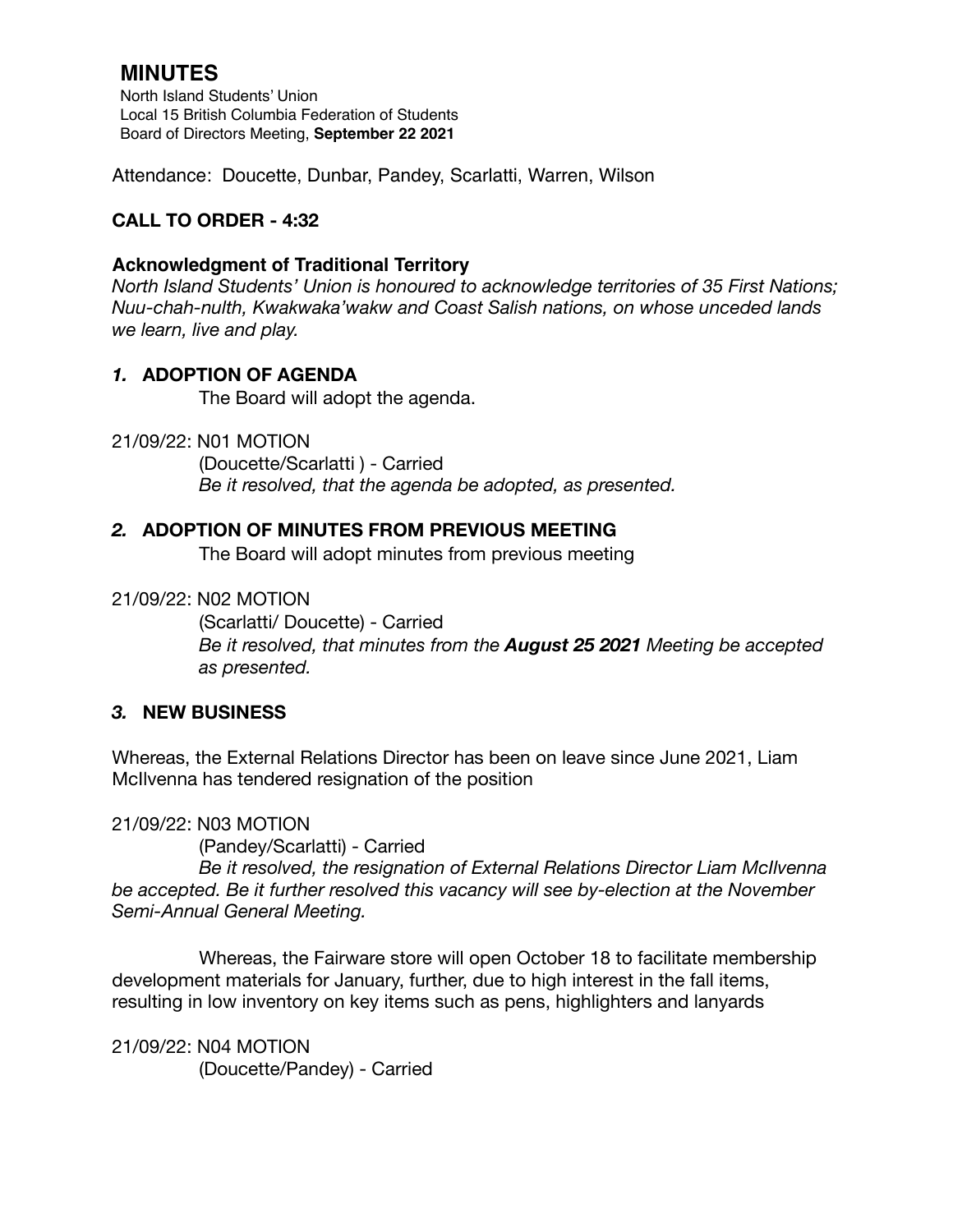# **MINUTES**

North Island Students' Union Local 15 British Columbia Federation of Students Board of Directors Meeting, **September 22 2021**

*Be it resolved, up to \$3000 before tax, be made available for winter membership development materials.* 

Whereas, to receive report of the fall 2021 Labour Committee, the meeting shall move *in camera*

21/09/22: N05 MOTION (Scarlatti/Doucette) - Carried

*Be it resolved, the meeting moved in camera - 4:39* 

Whereas, the *in camera session ends*

21/09/22: N06 MOTION (Pandey/Scarlatti) - Carried

*Be it resolved, the meeting ends the in camera session - 5:07pm* 

Whereas, with thanks the the fall Labour Committee

21/09/22: N07 MOTION (Doucette/Scarlatti) - Carried

*Be it resolved, the report of the Labour Committee be accepted, and the recommended changes be adopted until Organiser Lennox returns from Maternity Leave.* 

## *4.* **REPORTS**

#### **4.1 Report from Committees**

- *•* Board of Governors Director Scarlatti acclaimed his seat as Student, Representative, will meet tomorrow have more to update next meeting
- *•* Education Council 2 students acclaimed seats both Director Christopher Scarlatti & Benson Daniel Babu, extended nomination period to allow more students to come forward to sit on the council
- *•* Planning and Standards recent meeting cancelled, will be rescheduled
- *•* Report from Federation Rep Heading to Vancouver this weekend for the BCFS Executive meeting, more to report next meeting

## **4.2 Reports from Staff**